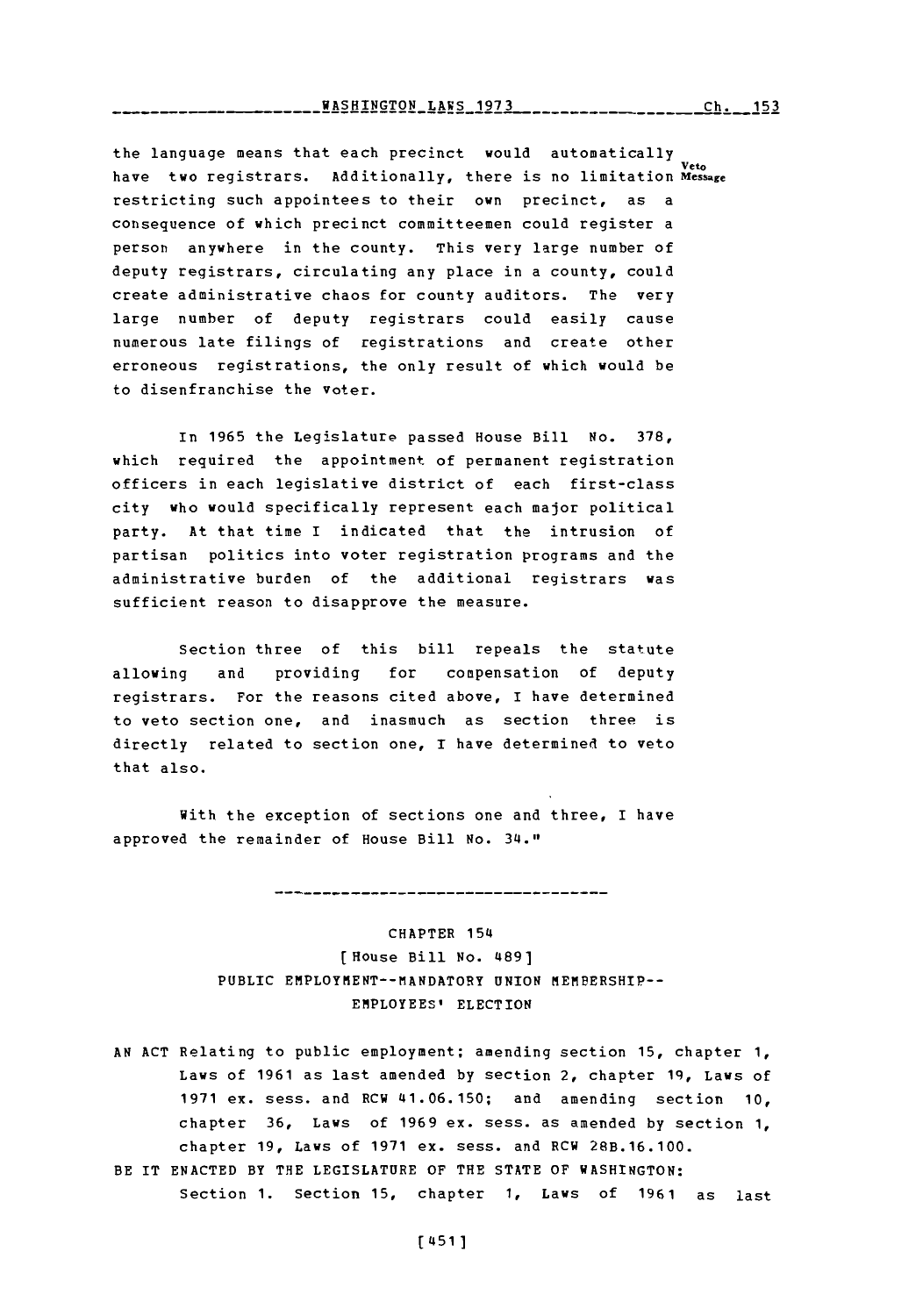amended **by** section 2, chapter **19,** Laws of **1971** ex. sess. and RCW 41.06.150 are each amended to read as follows:

The board shall adopt and promulgate rules and regulations, consistent with the purposes and provisions of this chapter and with the best standards of personnel administration, regarding the basis for, and procedures to be followed for, the dismissal, suspension, or demotion of an employee, and appeals therefrom; certification of names for vacancies, including departmental promotions, with the number of names equal to two more names than there are vacancies to be filled, such names representing applicants rated highest on eligibility lists; examinations for all positions in the competitive and noncompetitive service; appointments; probationary periods of six months and rejections therein; transfers; sick leaves and vacations; hours of work; layoffs when necessary and subsequent reemployment, both according to seniority; determination of appropriate bargaining units within any agency: PROVIDED, That in making such determination the board shall consider the duties, skills, and working conditions of the employees, the history of collective bargaining **by** the employees and their bargaining representatives, the extent **of** organization among the employees, and the desires of the employees; certification and decertification **of** exclusive bargaining representatives; after certification of an exclusive bargaining rEtpreentative and upon said representative's *reguesgt,* the director shall hold an election among employees in a bargaining unit to determine by a maiority of those voting whether to require as a condition of employment membership in the certified exclusive bargaining representative on or after the thirtieth day following the 122\_giinin **2f** SU1YEIRt or the date of such elec **tion,** whichever is the later, and the failure of an employee to comply with such a condition of employment shall constitute cause for dismissal: PROVIDED, That no more often than once in each twelve month period after expiration of twelve months following the date of the original election in a bargaining unit and upon petition of thirty percent of the members of a bargaining unit the director shall hold an election to determine whether a ma jglitY **of** those voting in such election wish to rescind such condition of employment: PROVIDED FURTHER, That for purposes of this clause membership in the certified exclusive bargaining representative shall be satisfied by the payment of monthly or other periodic dues and shall not require payment of initiation, reinstatement, or any other fees or fines and shall include full and complete membership rigihts: **AND** PROVIDED FURTHER, That in order to safeguard the right of nonassociation of public **2M22E.** based on bona fide religious tenets or: teach ings **of** <sup>a</sup> church or Uelligious **body of** which such pubtlic employee is a ebi such public employee shall pay to the union, for purposes within the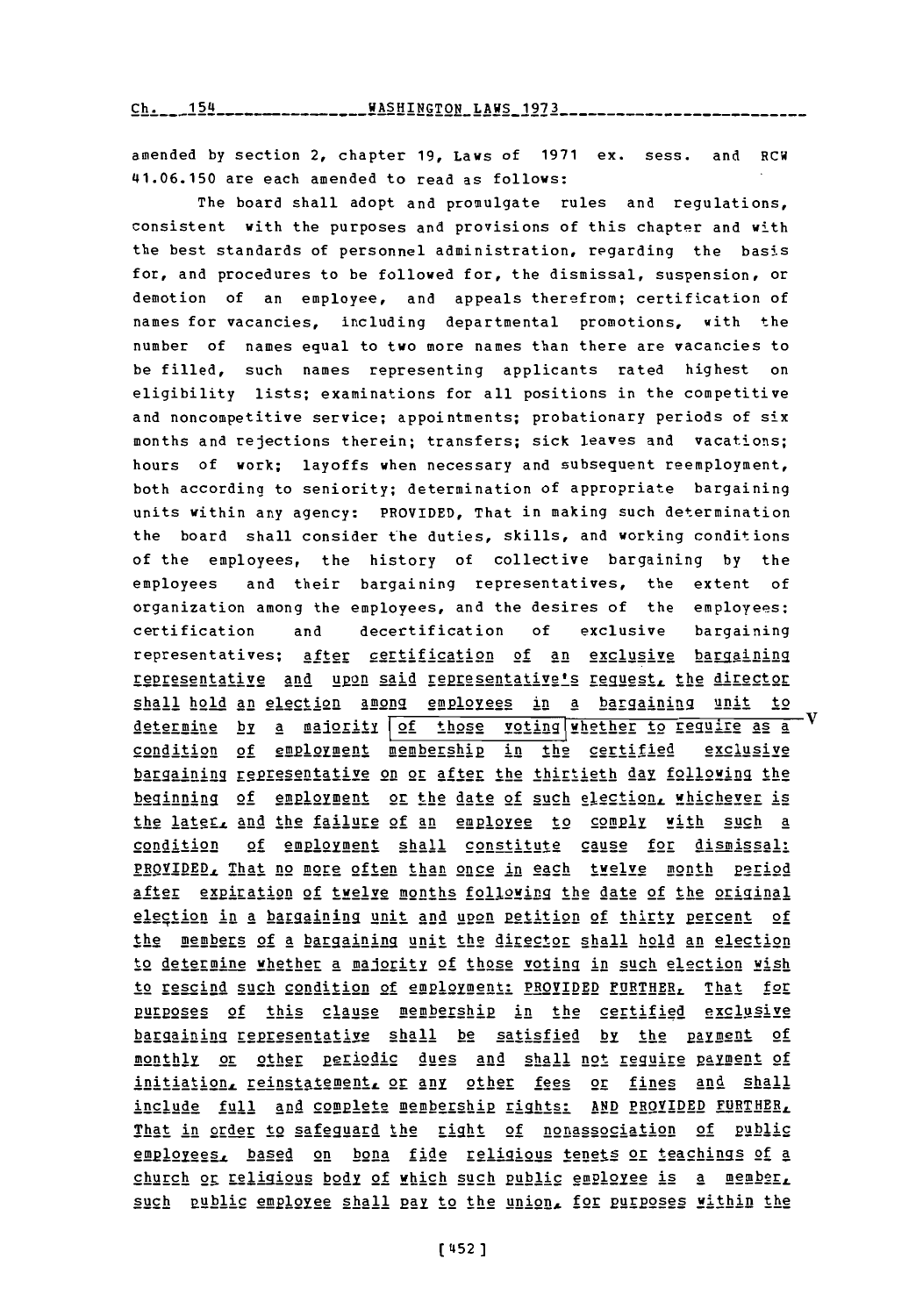\_\_\_\_WASHINGTON\_LAWS\_1973\_\_\_\_\_\_\_\_\_\_\_\_\_\_\_\_\_\_\_\_Ch. 154

P12g19M **of** the union as designated **by** such employee that would be in harmony with his individual conscience, an amount of money equivalent to regular union dues minus any included monthly premiums for union sponsored insurance programs, and such employee shall not be a member of the union but shall be entitled to all the repesentation rights **of** a union member: agreements between agencies and certified exclusive bargaining representatives providing for grievance procedures and collective negotiations on all personnel matters over which the appointing authority of the appropriate bargaining unit of such agency may lawfully exercise discretion; written agreements may contain provisions for payroll deductions of employee organization dues upon authorization **by** the employee member and for the cancellation of such payroll deduction **by** the filing of a proper prior notice **by** the employee with the appointing authority and the employee organization: PROVIDED, That nothing contained herein shall permit or grant to any employee the right to strike or refuse to perform his official duties; adoption and revision of a comprehensive classification plan for all positions in the classified service, based on investigation and analysis **of** the duties and responsibilities of each such position; allocation and reallocation of positions within the classification plan; adoption and revision of a state salary schedule to reflect not less than the prevailing rates in Washington state private industries and other governmental units for positions of a similar nature, such adoption and revision subject to approval **by** the state budget director in accordance with the provisions of chapter **43.88** RCW; training programs, including in-service, promotional and supervisory; regular increment increases within the series of steps for each pay grade, based on length of service for all employees whose standards of performance are such as to permit them to retain **job** status in the classified service; and providing for veteran's preference as required **by** existing statutes, with recognition of preference in regard to layoffs and subsequent reemployment for veterans and their widows **by** giving such eligible veterans and their widows additional credit in computing their seniority **by** adding to their unbroken state service, as defined **by** the board, the veteran's service in the military not to exceed five years. For the purposes of this section, "veteran" means any person who has one or more years of active military service in any branch of the armed forces of the United States or who has less than one year's service and is discharged with a disability incurred in the line of duty or is discharged at the convenience of the government and who, upon termination of such service has received an honorable discharge, a discharge for physical reasons with an honorable record, or a release from active military service with evidence of service other than that for which an undesirable, bad conduct, or dishonorable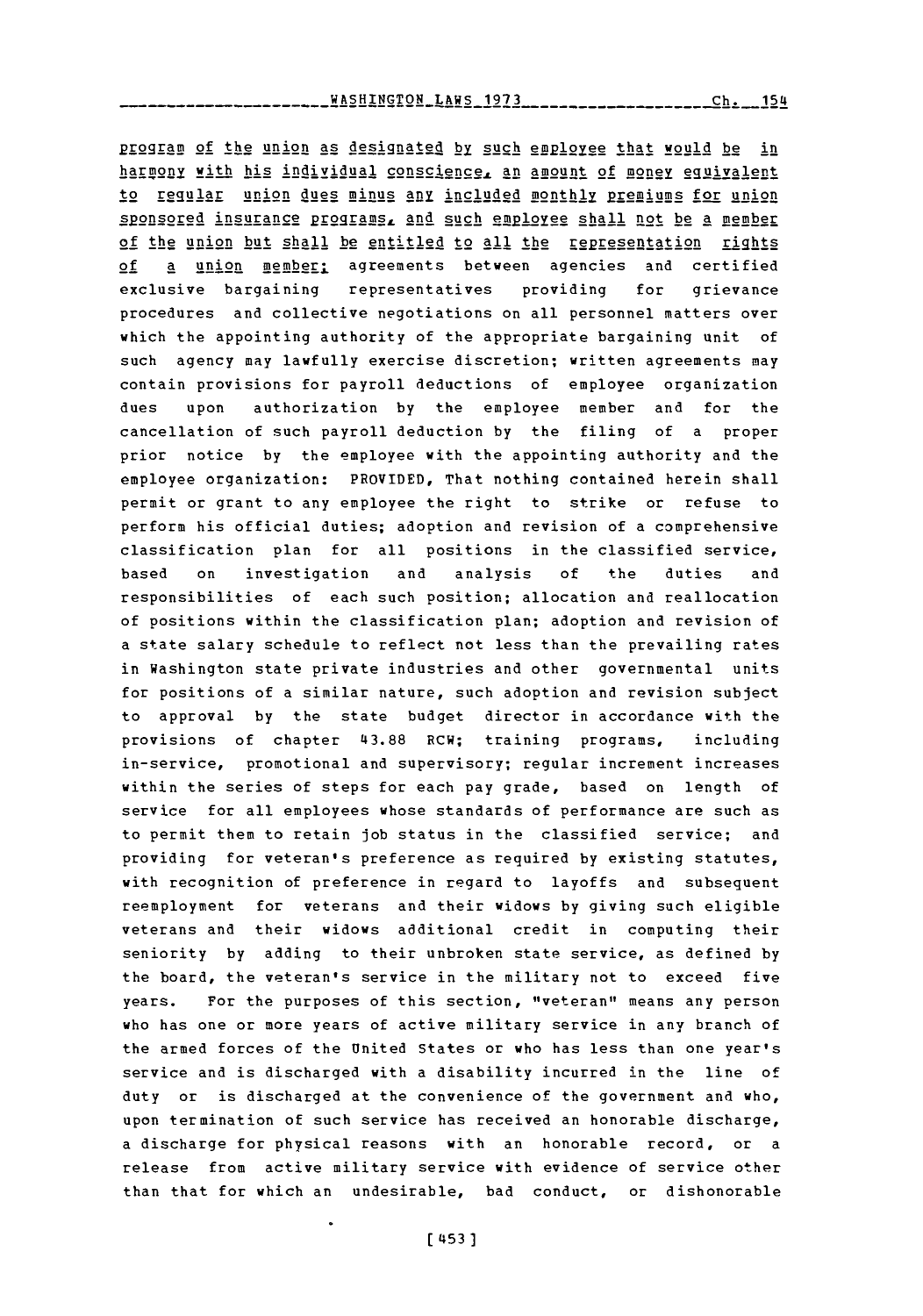**Ch. 454** - **154** - **1980** - **WASHINGTON LAWS** 1973

discharge shall be given: PROVIDED, HOWEVER, That the widow of a veteran shall be entitled to the benefits of this section regardless of the veteran's length of active military service: PROVIDED FURTHER, That for the purposes of this section "veteran" shall not include any person who has voluntarily retired with twenty or more years of active military service and whose military retirement pay is in excess of five hundred dollars per month.

Sec. 2. Section **10,** chapter **36,** Laws of **1969** ex. sess. as amended **by** section **1,** chapter **19,** Laws of **1971** ex. sess. and RCW 28B.16.100 are each amended to read as follows:

**(1)** The higher education personnel board shall adopt and promulgate rules and regulations, consistent with the purposes and provisions of this chapter and with the best standards of personnel administration, regarding the basis for, and procedures to be followed for, the dismissal, suspension, or demotion of an employee, and appeals therefrom; certification of names for vacancies, including promotions, with the number of names equal to two more names than there are vacancies to be filled, such names representing applicants rated highest on eligiblility lists; examination for all positions in the competitive and noncompetitive service; appointments; probationary periods of six months and rejections therein; transfers, sick leaves and vacations; hours of work; layoffs when necessary and subsequent reemployment, both according to seniority; determination of appropriate bargaining units within any institution or related boards: PROVIDED, That in making such determination the board shall consider the duties, skills, and working conditions of the employees, the history of collective bargaining **by** the employees and their bargaining representatives, the extent of organization among the employees, and the desires of the employees; certification and decertification of exclusive bargaining  $\cdot$ representatives; after certification of an exclusive bargaining representative and upon said representative's request, the director shall hold an election among employees in a bargaining unit to determine by a maderity of those voting whether to require as a condition of employment membership in the certified exclusive hargaining representative on or after the thirtieth day following the heginning of employment or the date of such election, whichever is the later, and the failure of an employee to comply with such condition of employment shall constitute cause for dismissal: PROVIDED, That no more often than once in each twelve month period after expiration of twelve months following the date of the original election in a bargaining unit and upon petition of thirty percent of the members of a bargaining unit the director shall hold an election to determine whether a majority of those voting in such election wish to rescind such condition of employment: PROVIDED FURTHER, That for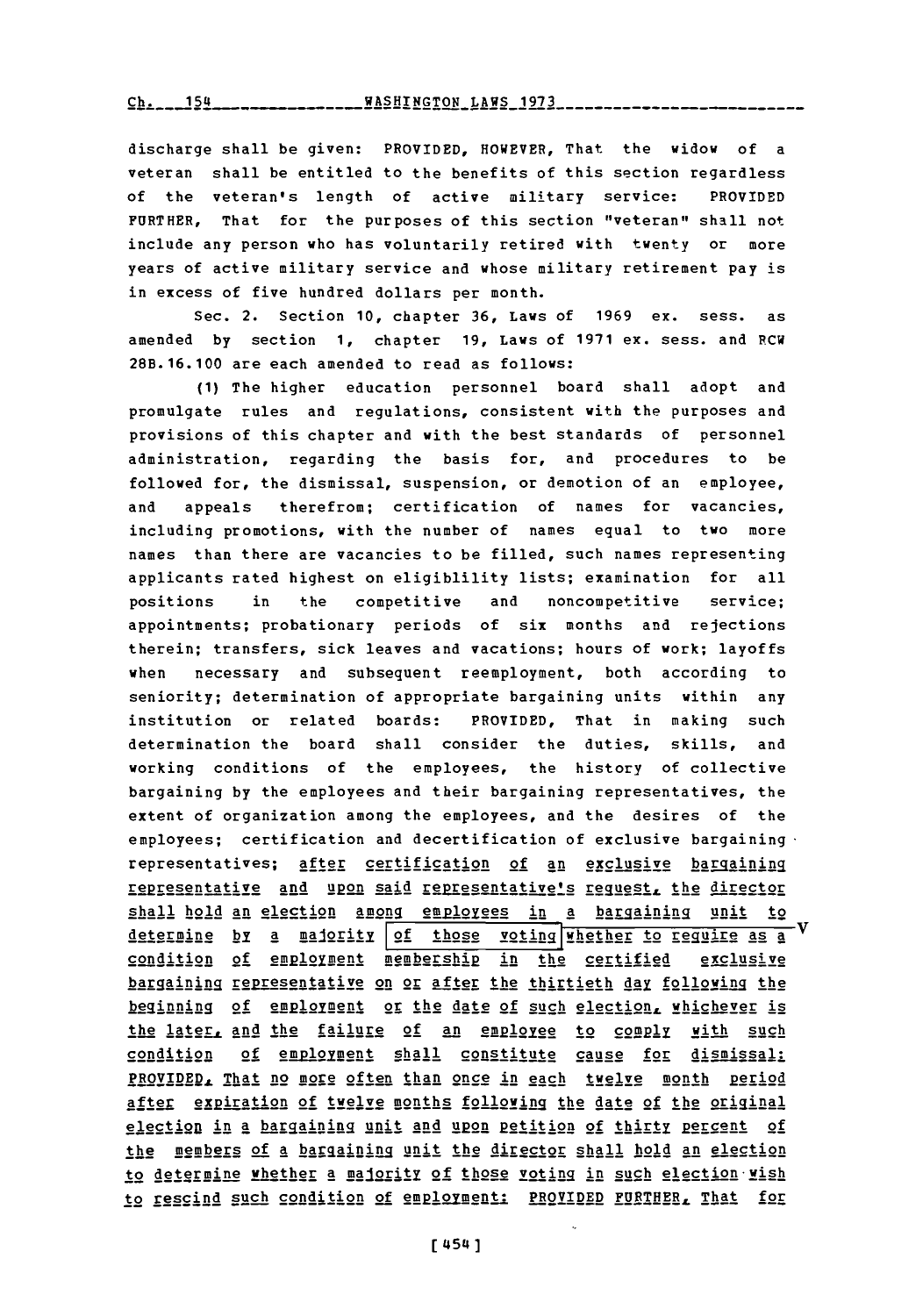---------**WASHINGTON\_LAWS\_1973\_\_\_\_\_\_\_-------------**Ch.\_\_154

purposes of this clause membership in the certified exclusive bargaining representative shall be satisfied by the payment of monthly or other periodic dues and shall not require payment of initiation. reinstatement or any other fees or fines and shall include full and complete membership rights: AND PROVIDED FURTHER, That in order to safeguard the right **of** nonassociation of pbi employees, based on bona fide religious tenets or teachings of a church or religious body of which such public employee is a member, such public employee shall pay to the union, for purposes within the program of the union as designated by such employee that would be in harmony with his individual conscience, an amount of money equivalent to regular union dues minus any included monthly premiums for union-sponsored insurance programs, and such employee shall not be a member of the union but shall be entitled to all the representation rights of a union member: agreements between institutions or related boards and certified exclusive bargaining representatives providing for grievance procedures and collective negotiations on all personnel matters over which the institution or the related board may lawfully exercise discretion; written agreements may contain provisions for payroll deductions of employee organization dues upon authorization **by** the employee member and for the cancellation of such payroll deduction **by** the filing of a proper prior notice **by** the employee with the institution and the employee organization: PROVIDED, That nothing contained herein shall permit or grant to any employee the right to strike or refuse to perform his official duties; adoption and revision of comprehensive classification plans for all positions in the classified service, based on investigation and analysis of the duties and responsibilities of each such position; allocation and reallocation of positions within the classification plan; training programs including in-service, promotional, and supervisory; regular increment increases within the series of steps for each pay grade, based on length of service for all employees whose standards of performance are such as to permit them to retain job status in the classified service; and adoption and revision of salary schedules and compensation plans which reflect not less than the prevailing rates in Washington state private industries and other governmental units for positions of a similar nature and which shall be competitive in the locality in which the institution or related boards are located, such adoption, revision, and implementation shall be subject to approval as to availability of funds **by** the chief financial officer of each institution or related board for that institution or board, or in the case of community colleges, **by** the chief financial officer of the state board for community college education for the various community colleges; and providing for veteran's preference as provided **by** existing statutes, with recognition of preference in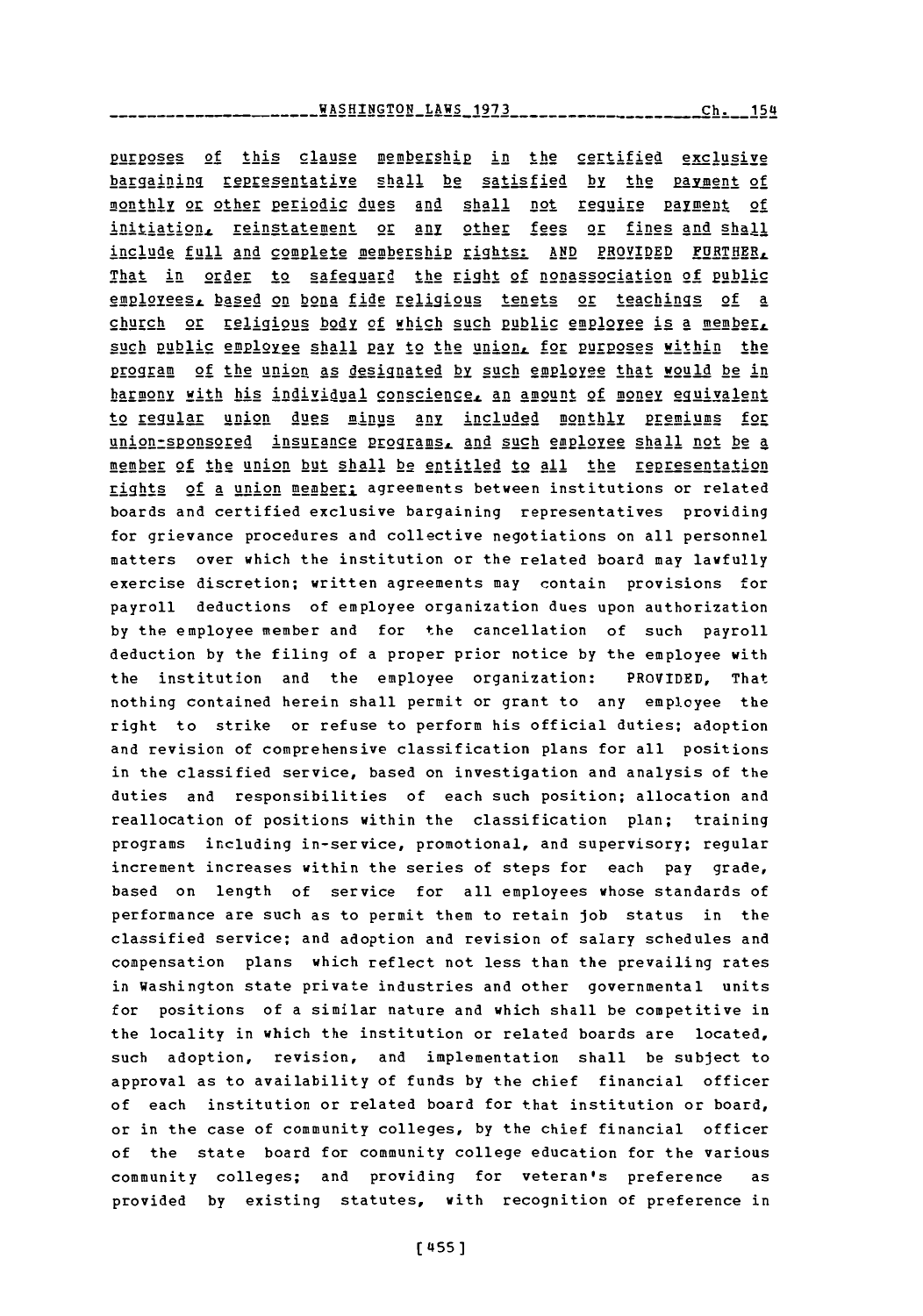Ch. **154WASHINGTON** LAWS **1973** ch. 154

regard to layoffs and subsequent reemployment for veterans and their widows **by** giving such eligible veterans and their widows additional credit in computing their seniority **by** adding to their unbroken higher education service, as defined **by** the board, the veteran's service in the military not to exceed five years of such service. For the purposes of this section, "veteran" means any person who has one or more years of active military service in any branch of the armed forces of the United states or who has less than one year's service and is discharged with a disability incurred in the line of duty or is discharged at the convenience of the government and who, upon termination of such service, has received an honorable discharge, a discharge for physical reasons with an honorable record, or a release from active military service with evidence of service other than that for which an undesirable, bad conduct, or dishonorable discharge shall be given: PROVIDED, HOWEVER, That the widow of a veteran shall be entitled to the benefits of this section regardless of the veteran's length of active military service: PROVIDED **FURTHER,** That for the purposes of this section "veteran" shall not include any person who has voluntarily retired with twenty or more years of active military service and whose military retirement pay is in excess of five hundred dollars per month.

(2) Rules and regulations adopted and promulgated **by** the higher education personnel board shall provide for local administration and management **by** the institutions of higher education and related boards, subject to periodic audit and review **by** the board, of the following:

(a) Appointment, promotion, and transfer of employees;

**(b)** Dismissal, suspension, or demotion of an employee;

(c) Examinations for all positions in the competitive and noncompetitive service;

**(d)** Probationary periods of six months and rejections therein;

- (e) Sick leaves and vacations;
- **(f)** Hours of work;
- **(g)** Layoffs when necessary and subsequent reemployment;
- (h) Allocation and reallocation of positions

within the classification plans;

(i) Training programs;

**(j)** Maintenance of personnel records.

Passed the House March **3, 1973.**

Passed the Senate February **27, 1973.**

Approved **by** the Governor March 20, **1973,** with the exception of a certain item in Section **1** and Section 2 which are vetoed.

Filed in Office of Secretary of State March 20, **1973.**